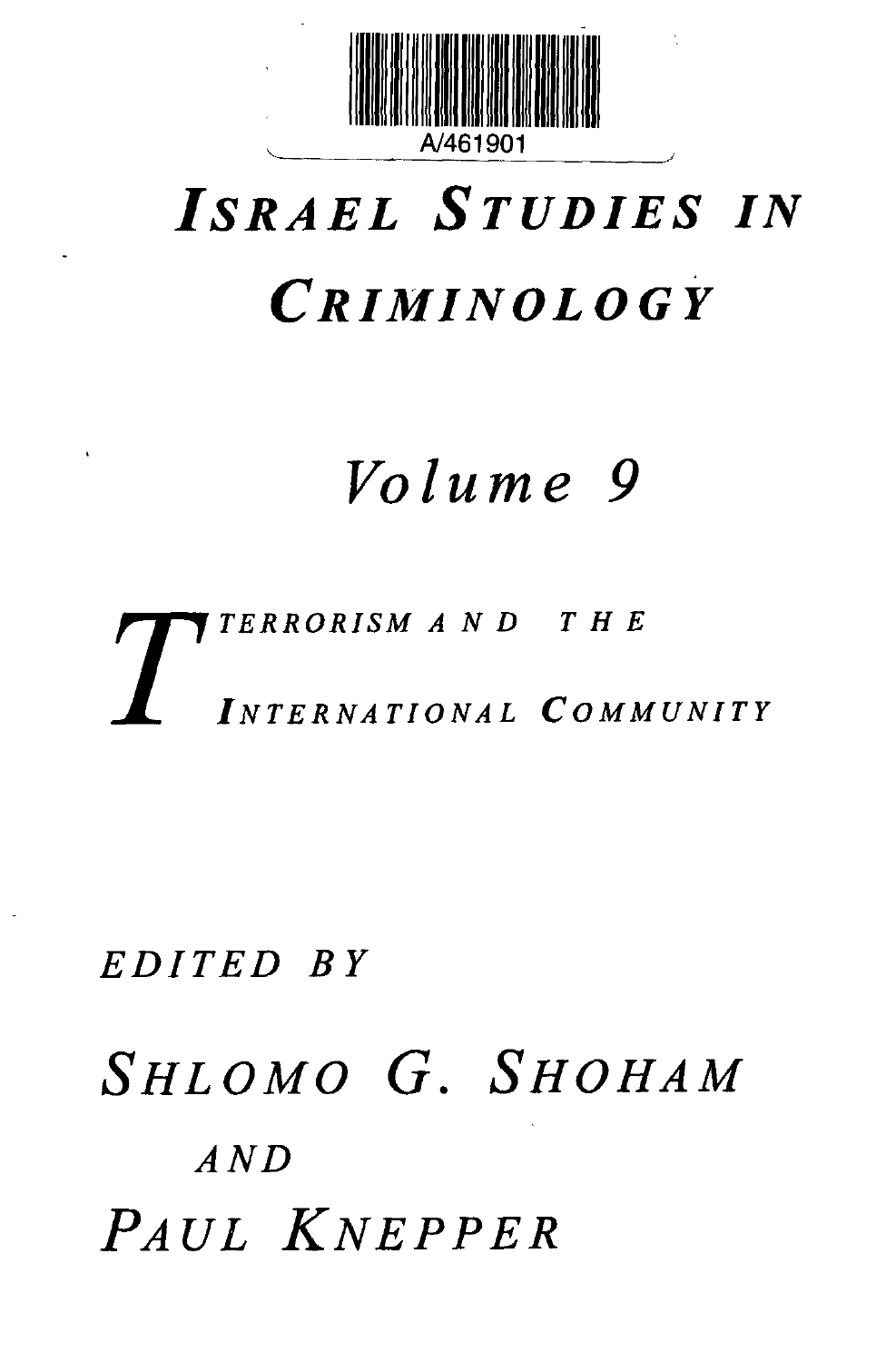## *Table of Contents*

| <b>INTRODUCTION</b>                                         |
|-------------------------------------------------------------|
| TERRORISM AND THE INTERNATIONAL                             |
| <b>COMMUNITY</b>                                            |
| Shlomo G. Shoham and Paul Knepper  1                        |
| <b>CHAPTER 1</b>                                            |
| THE MORAL INFRASTRUCTURE OF CHIEF PERPETRATORS              |
| OF PALESTINIAN SUICIDAL TERRORISM                           |
| Anat Berko, Yuval Wolf, and Moshe Addad  10                 |
| <b>CHAPTER 2</b>                                            |
| <b>TERRORIST ATTACKS IN ISRAEL IN THE EYES OF POTENTIAL</b> |
| VICTIMS: PRELIMINARY INDICATIONS OF HABITUATION IN          |
| <b>CONDITIONS OF CONTINUOUS EXPOSURE</b>                    |
|                                                             |
| <b>CHAPTER 3</b>                                            |
| THE SOCIAL AND POLITICAL BASIS OF TERRORISM IN THE          |
| <b>PHILIPPINES</b>                                          |
|                                                             |
| <b>CHAPTER 4</b>                                            |
| TIMOTHY MCVEIGH: THE SOCIAL CONSTRUCTION OF AN              |
| <b>AMERICAN TERRORIST</b>                                   |
| William Parkin IV, Gray Cavender, Aaron Kupchik,            |
| David Altheide, and Randel Hanson  80                       |